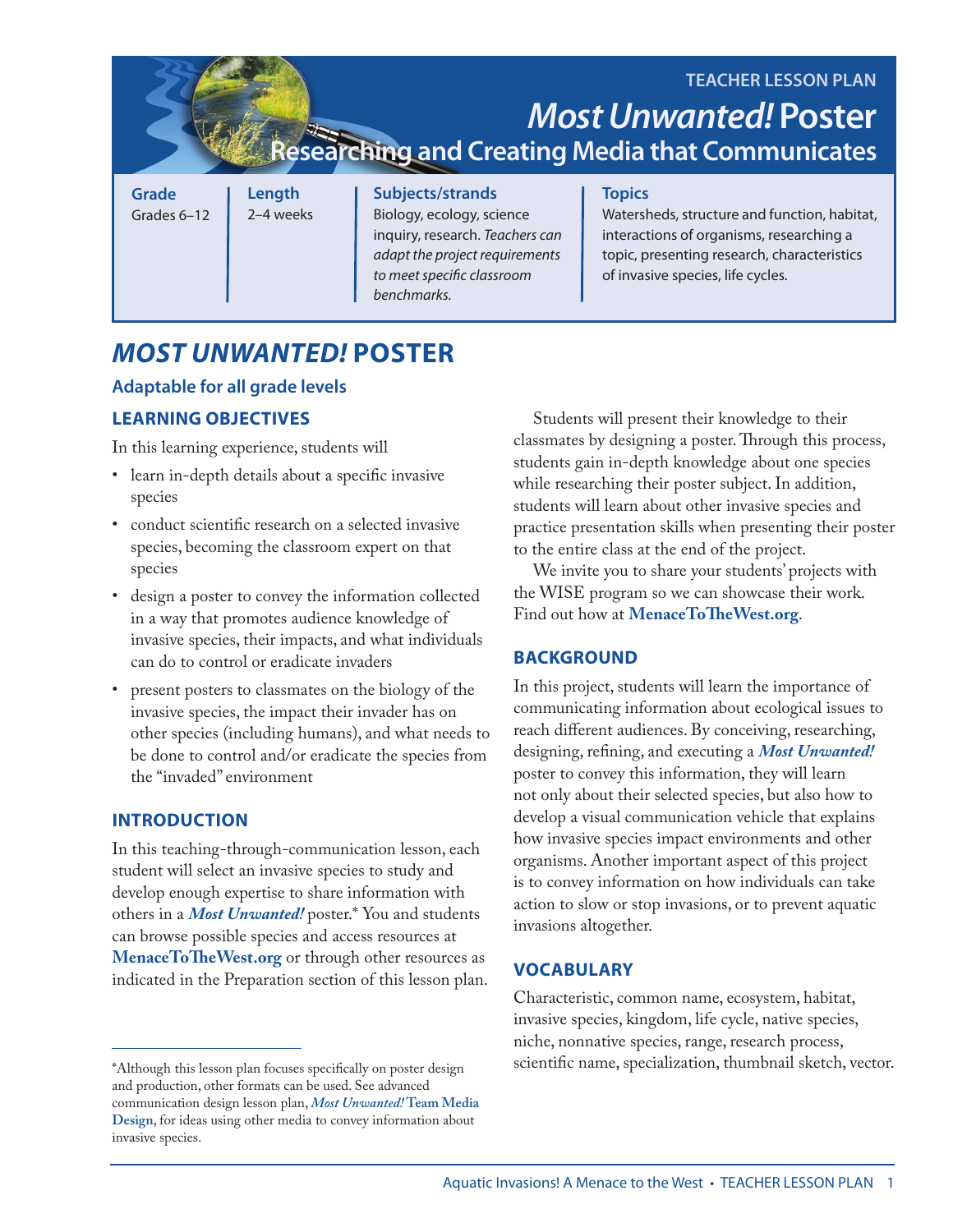## **MATERIALS NEEDED**

- **• Research:** Species guides and the *On the Lookout for Aquatic Invaders* identification guide are available in the Toolkit; printable species guides are also available on the website, **<MenaceToTheWest.org>**. Students can also conduct online searches for their particular species and access information from the websites included in the Resources section of this lesson plan.
- **• Presentation tools and materials:** Students will need access to word processing and computer graphics program(s), and/or hand-drawing and assembly materials and supplies. Posters should be a minimum of  $11 \times 17$  inches, and all text should be typed.
- **• Student worksheet:**

*Most Unwanted!* Poster

## **PREPARATION**

It is useful to gain some familiarity with invasive species topics before teaching this lesson. Research a list of invasive species in your area to suggest topics for your students. Check with your local, state, or regional Fish and Wildlife office, Department of Agriculture, or county extension office for information and ideas. If you conduct an online search, be sure you are referencing a reputable source, such as a state or federal agency or a university research center. Make these online resources available to your students when they start conducting their own research.

For more general information on aquatic invasive species in the western states, see the introductory chapters of the Menace to the West Curriculum, available in the Toolkit or at **[http://seagrant.](http://seagrant.oregonstate.edu/invasive) [oregonstate.edu/invasive](http://seagrant.oregonstate.edu/invasive)-species.**

### **PROCEDURE:** *MOST UNWANTED!* **POSTER**

- **1** Following the instructions on the *Most Unwanted!* **Poster** worksheet, each student will create a poster or other media project that conveys information about the invasive species he or she selects.
- **2** All information for the *Most Unwanted!* poster project is included on the student worksheet, including design guidelines and checklist, process guidelines, a vocabulary worksheet, and questions for peer project evaluations.

## **LEARNING OBJECTIVES**

In this learning experience, students will:

- Learn in-depth details about a specific invasive species.
- Conduct research on an invasive species, becoming the classroom expert on the species.
- Design a poster to convey the information collected in a way that promotes audience knowledge of invasive species, their impacts, and what individuals can do to control or eradicate invaders.
- Present information to classmates on the biology of the team's species of choice, the impact their invader has on other species (including humans), and what needs to be done to control or eradicate the species from the "invaded" environment.

### **PRESENTATION AND EVALUATION**

Allow between 5 and 10 minutes per poster presentation, depending on your classroom requirements. Students can answer questions (page 3 of student worksheet) while their peers present their work. Make additional copies for students to answer questions on all invasive species presented in the classroom.

### **VOCABULARY**

While researching their poster species, have students complete the vocabulary exercise (pages 3–5 on the worksheet).

- **• Characteristic:** A distinguishing trait, feature, or quality of an organism.
- **• Common name:** The nonscientific name by which an organism is known, based on the normal language of everyday life.
- **• Ecosystem:** A system formed by the interaction of biological and physical components. That is, a community of organisms interacting with their physical environment.
- **• Habitat:** Area where a species has the necessary food, water, shelter, and space to live and reproduce.
- **• Invasive species:** Nonindigenous species whose introduction and proliferation causes or is likely to cause economic and/or environmental harm or harm to human health.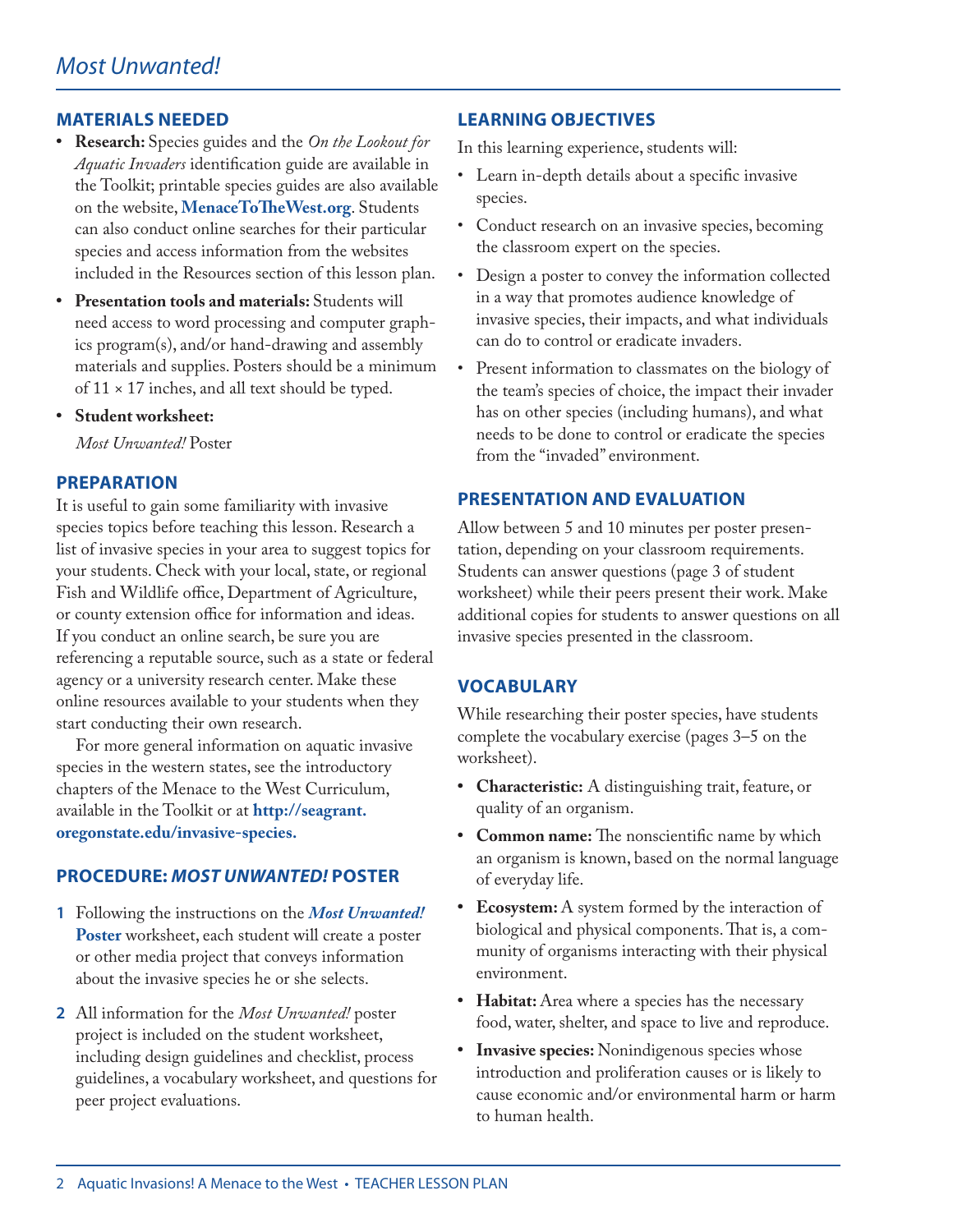- **• Kingdom:** In biology, a taxonomic category of the highest rank, grouping together all forms of life having certain fundamental characteristics in common. The five-kingdom classification scheme adopted by many biologists includes Animalia (animals), Plantae (plants), Fungi (fungi), Protista (protozoa and eucaryotic algae), and Monera (bacteria and blue-green algae).
- **• Life cycle:** A series of changes in form that an organism undergoes, returning to the starting state. It entails the course of development of an organism; that is, from the time of inception to growth to finally maturity, when an organism can viably produce another of its kind.
- **• Native species:** A plant or animal species that naturally occurs in an area and has not been introduced from another area, state, or continent. Synonym: *indigenous species.*
- **• Niche:** The function or position of an organism or population within an ecological community, based on life history, habitat, trophic position (place in food chain), and geographic range.
- **• Nonnative species:** A plant or animal species living outside its natural past or present distribution; includes any part, gamete, seeds, eggs, or propagules of such species that might survive and subsequently reproduce. Because some nonnative species may be harmful or invasive while others are not, this term should be used with great care. Synonyms: *nonindigenous, foreign, alien,* and *exotic species.*
- **• Range:** In biology, the geographical area within which a species can be found.
- **• Research process:** Any gathering of data, information, and facts for the advancement of knowledge.
- **• Scientific name:** The Latin name of an organism, including genus and species, and generally shown in italics (*Genus species*).
- **• Specialization:** The adaptation of an organism to a special function or environment.
- **• Thumbnail sketch:** A small drawing on paper used to explore multiple ideas quickly, such as the basic layout of a poster (i.e., where the text and pictorial components will appear and how much space each element will take up). Thumbnail sketches are similar to doodles, but may include as much detail as a small sketch.

**• Vector:** Transportation of a species on or through a pathway via natural or human-made materials such as wind, water, shipping materials, wholesale products, cargo, equipment, people, transport vessels and vehicles, and outboard motors.

## **SELECTED RESOURCES**

**The following educational tools are useful for teaching K–12 students about invasive species:**

#### **Invasive Species in Oregon**

Salem *Statesman Journal Ten-month series investigating invasive species. Includes various articles and videos, 2007–2014.*

<www.InvasiveSpeciesOfOregon.com>(search archive)

## **Nab the Aquatic Invader! Be a Sea Grant Super Sleuth**

Indiana-Illinois Sea Grant College Program, Wisconsin Sea Grant Institute, and New York Sea Grant Institute.

*National education site on invasive species, developed in collaboration with education and outreach staff of all seven Great Lakes Sea Grant programs.*

<http://www.iisgcp.org/NabInvader>/

## **National Invasive Species Information Center**

USDA National Agricultural Library

*Educational resources for all levels.*

[http://www.invasivespeciesinfo.gov/aquatics/educa](http://www.invasivespeciesinfo.gov/aquatics/education.shtml)[tion.shtml](http://www.invasivespeciesinfo.gov/aquatics/education.shtml)

## **Oregon Invasive Species Council**

*Examples of media projects, including Don't Let It Loose poster submissions.*

[http://www.oregon.gov/OISC/](http://www.oregon.gov/OISC)

### **The Silent Invasion**

Oregon Public Broadcasting in partnership with the Oregon Invasive Species Council and The Nature Conservancy

*Documentary by OPB and partners focusing on invasive species in Oregon. The site includes several short video segments about specific invasive species and case studies.*  [http://www.opb.org/programs/invasives/](http://www.opb.org/programs/invasives)